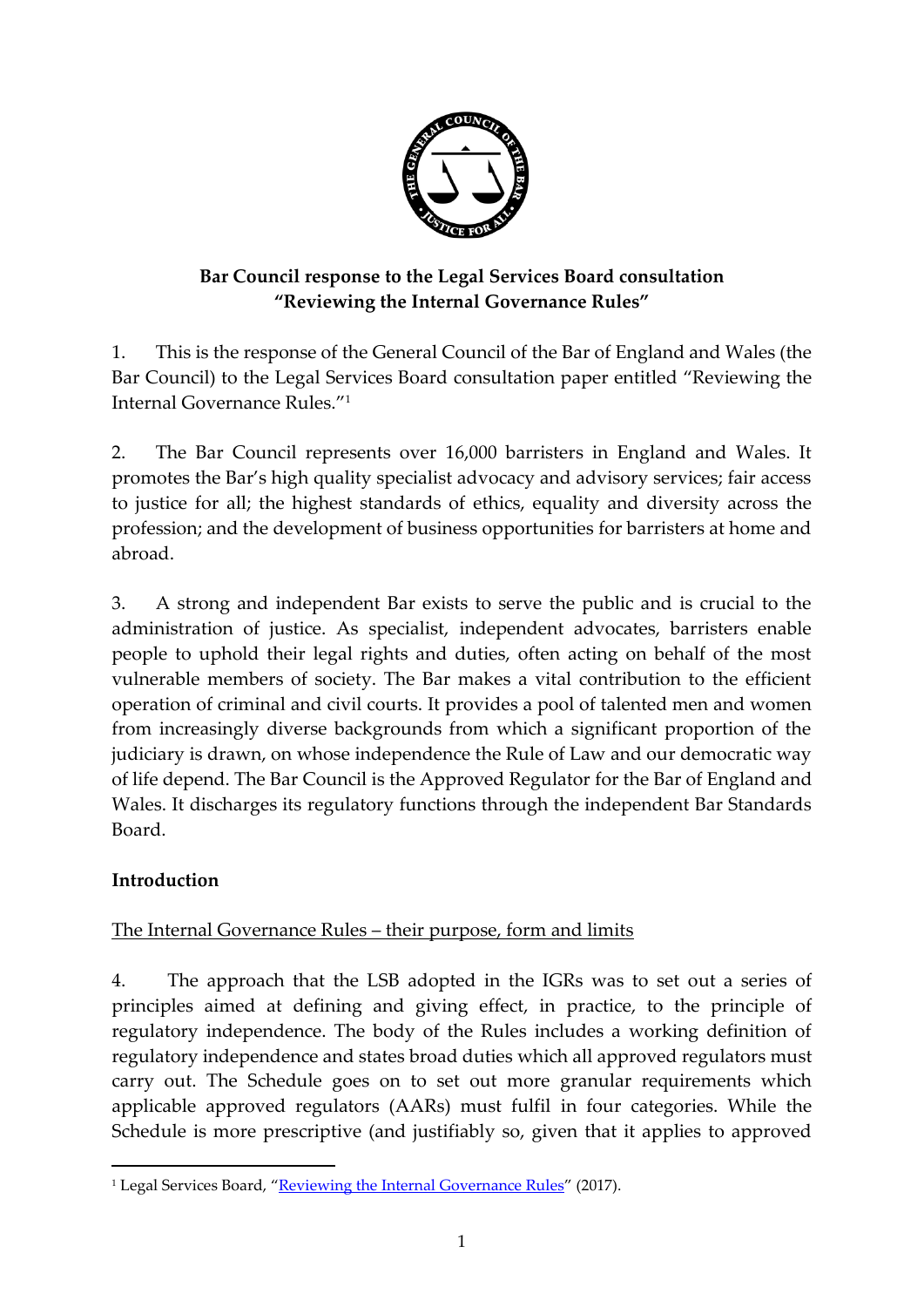regulators involved in both representative and regulatory functions), it nonetheless accords AARs and their regulatory bodies discretion and flexibility as to how to comply with both the letter and the spirit of the Rules and the Act.

5. As the issues outlined on pages 10-11 of the IGR consultation demonstrate, rules have to be applied by humans. Relationship difficulties, such as failures to communicate properly, or marked differences in personal perspectives, can cause independence issues that are not problems with the Rules so much as with their application. Amending the Rules (for instance making them more prescriptive) can only mitigate these to a certain extent (and also raises proportionality considerations). Instead, if there are specific relationship difficulties experienced by approved regulators, they should be addressed as such before being treated as a deficiency with the Rules.

# The Bar Council's experience under the IGRs

6. The Bar Council is an AAR for the purposes of the IGRs. Since 2006, the regulatory functions of the Bar Council have been delegated to and exercised by the independent Bar Standards Board.

7. The BSB's independence is enshrined in its Constitution. Independence is also achieved in practice through the Bar Council and BSB's working arrangements. The BSB has control of its budget (which is subject to overall Bar Council approval on the advice of a joint Finance Committee). Many services are shared between the two organisations (which the LSB has recognised as offering economies of scale<sup>2</sup>), and these are moderated by Service Level Agreements. Internal dialogue about the relationship between the Bar Council and BSB is facilitated by a Chairs' Committee composed of the highest officers of both organisations.

8. The 2013 investigation by the LSB into the Bar Council and BSB served as a learning experience. The Protocol on Regulatory Independence, created in response to the investigation, governs interactions between the Bar Council and BSB so that they do not result in representative persons influencing the exercise of regulatory functions. This Protocol is supplemented with guidance to staff that is frequently reviewed. All Bar Council and BSB staff are trained on the operation of the protocol on joining the organisation and we hold refresher training sessions for all staff.

9. As the LSB has recognised, the Bar Council continues to play an important oversight role as the body designated as approved regulator under the 2007 Act, and we have legitimate functions under the regulatory objectives. The LSB's investigation

**<sup>.</sup>** <sup>2</sup> Legal Services Board, "[Regulatory Independence](http://www.legalservicesboard.org.uk/what_we_do/consultations/2009/pdf/regulatory_independence.pdf)" Consultation Paper (2009), p.20.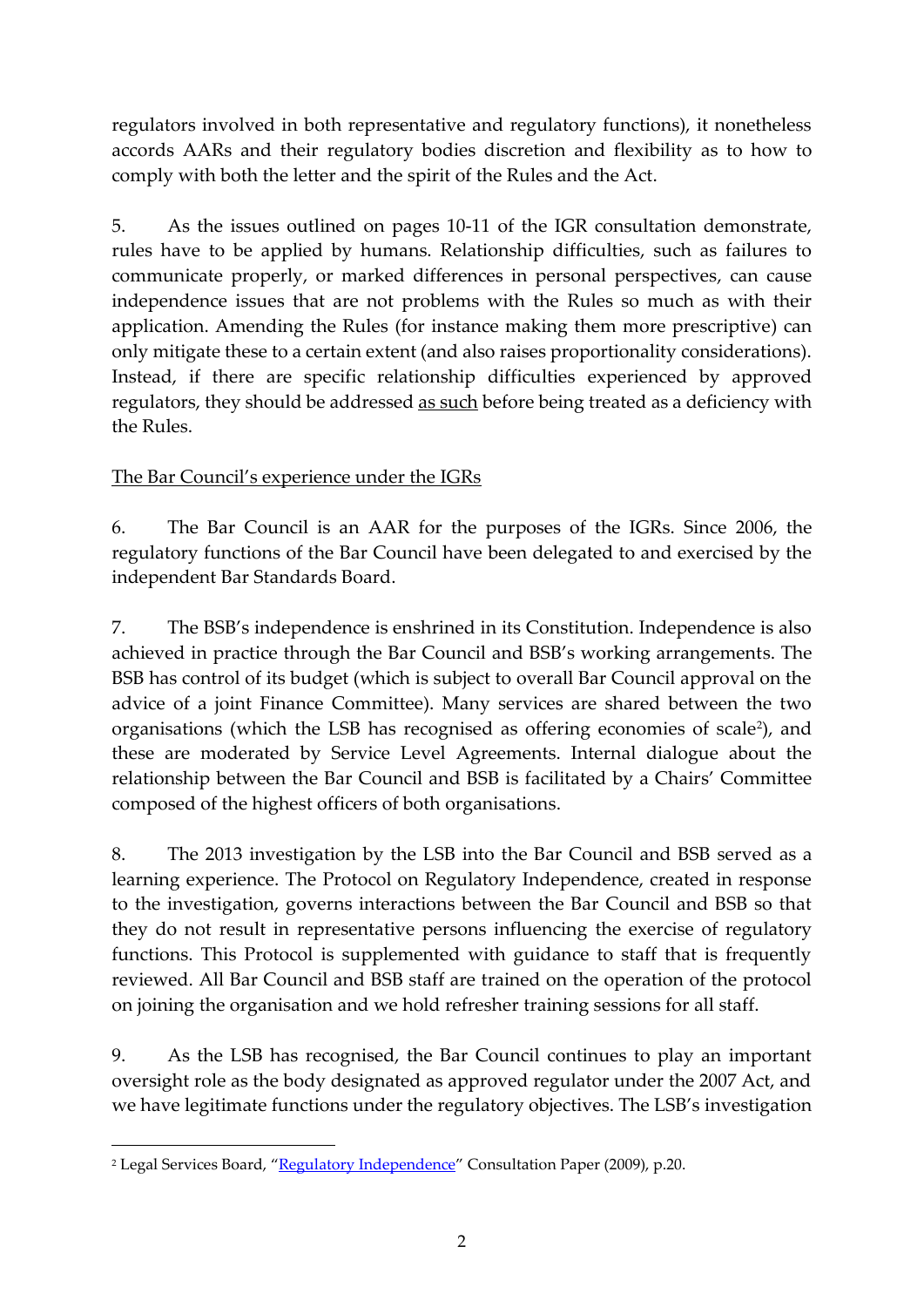stated that "the Bar Council/BSB form of separation ought to be capable of upholding the principle of regulatory independence"<sup>3</sup> and enable high quality regulation in the public interest, and we believe that it does.

#### General thoughts on the consultation

10. We note that the consultation is by nature diagnostic. The LSB is asking stakeholders for evidence rather than itself offering evidence, beyond anecdotal points that are listed without any indication of scope or severity. We recognise that confidentiality may prevent publication of further details. Moreover, the anecdotes in the consultation paper serve as starting points for discussion to see if there is, in fact, a problem. Our position, informed by our experience operating under the IGRs, is that the existing arrangements work well. If the LSB identifies specific, significant problems, the method of addressing them proportionately will depend on their scope, and whether they are inherent to the IGR setup or are simply dysfunctions specific to individual ARs. The structural setup and working relationship between the Bar Council and BSB currently serve effectively to secure regulatory independence, and we are concerned that revising the Rules wholesale or adding greater prescription or formality would undo all this and reverse years of good practice.

11. It is also unclear to us whether the 30 issues really relate to the IGRs, or even to compliance with the Act; the commentary in paragraph 24 of the consultation paper suggests that many may simply involve desires (particularly on the part of some regulatory bodies) not to be subject to the structure laid down by the Act. 'Issues' of this sort must necessarily be excluded from the list of 30, as they start from a premise which the IGRs rightly cannot recognise or impose, as the LSB accepts.

# **Question 1: We welcome evidence on (i) the general nature, frequency and impact of disagreements on regulatory independence matters, and (ii) how the IGR are used and their effectiveness in moderating such disagreements.**

12. We are not aware of there having been any significant disagreements with the BSB on regulatory independence matters. Where a question of regulatory independence arises, the BSB is constitutionally empowered to determine it, and arrangements within the Bar Council/BSB, such as the Chairs' Committee and a culture of respectful and open communication, moderated by the Protocol, facilitate resolution of such questions in a manner consistent with the IGRs. The IGRs enable these arrangements, but it has not been necessary to make use of the IGRs directly in this context.

 $\overline{a}$ 

<sup>&</sup>lt;sup>3</sup> Legal Services Board, "[Bar Council Investigation Report](http://www.legalservicesboard.org.uk/Projects/pdf/LSB_investigation_into_bar_council_influencing_of_the_BSB_(25-11-13).pdf)" (2013), p. 21.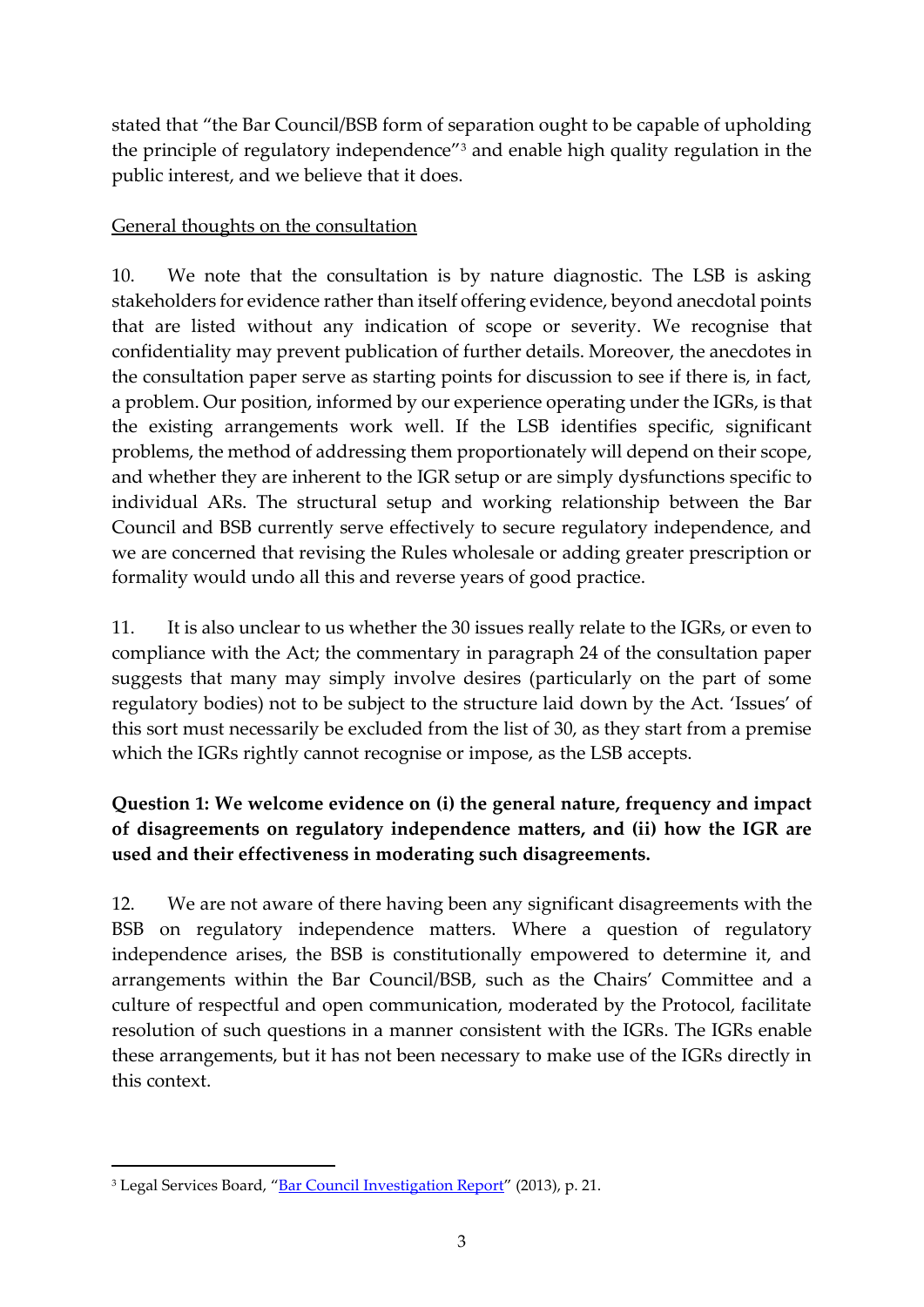13. We will listen keenly to any evidence gathered from other ARs in response to this consultation, and will endeavour to use it to inform a further response to the second part of this question, if and when we are made aware of that evidence.

# **Question 2: What are the benefits and costs to stakeholders of operating under the existing IGR framework?**

14. The existing IGR framework's principle-based approach strikes a balance between regulatory certainty and flexibility which has enabled the Bar Council and BSB to achieve regulatory independence structurally and in practice by methods best suited to their particular context and needs. There was an initial cost in terms of the time and resources needed to set the arrangements between the Bar Council and the BSB, but the arrangements now operate in an efficient, proportionate and low-cost way, and we do not perceive that the IGRs generate any unnecessary or undue cost or uncertainty.

15. Moreover, settled arrangements, in a settled framework, developing over time as the Bar Council and BSB learn from mutual experience, are the approach likely to result in the lowest cost and greatest efficiency. We also agree with the LSB (paragraph 42) that the current approach is outcomes-focused, which is as it should be in this context.

16. As the LSB noted, one benefit of our current arrangements is the economy of scale offered by shared services. The LSB has also recognised that "regular and frank two-way communication" between the BSB and Bar Council is entirely legitimate and healthy,<sup>4</sup> and the existing framework enables this while still dictating that it respect the BSB's independence.

### **Question 3: Do you agree with option 1: no change to the IGR? Why or why not?**

17. From our own experience, we would favour no change to the IGRs.

18. Without knowing more about the experience of other AARs and their regulatory bodies, we are unable to say whether any changes to the IGRs as they affect those other AARs might or might not be desirable; nor are we able to make suggestions that reflect the experience of others. This is a core difficulty with the current consultation, so we propose to add some further explanation.

19. The LSB is asking, at this stage, whether regulatory bodies have experienced difficulties with the IGRs as currently drafted, but has not itself provided us with the evidence or any analysis of the failings of the IGRs. Although the LSB says it has

 $\overline{a}$ 

<sup>4</sup> LSB 2009 consultation, *supra* n. 2, at p. 23.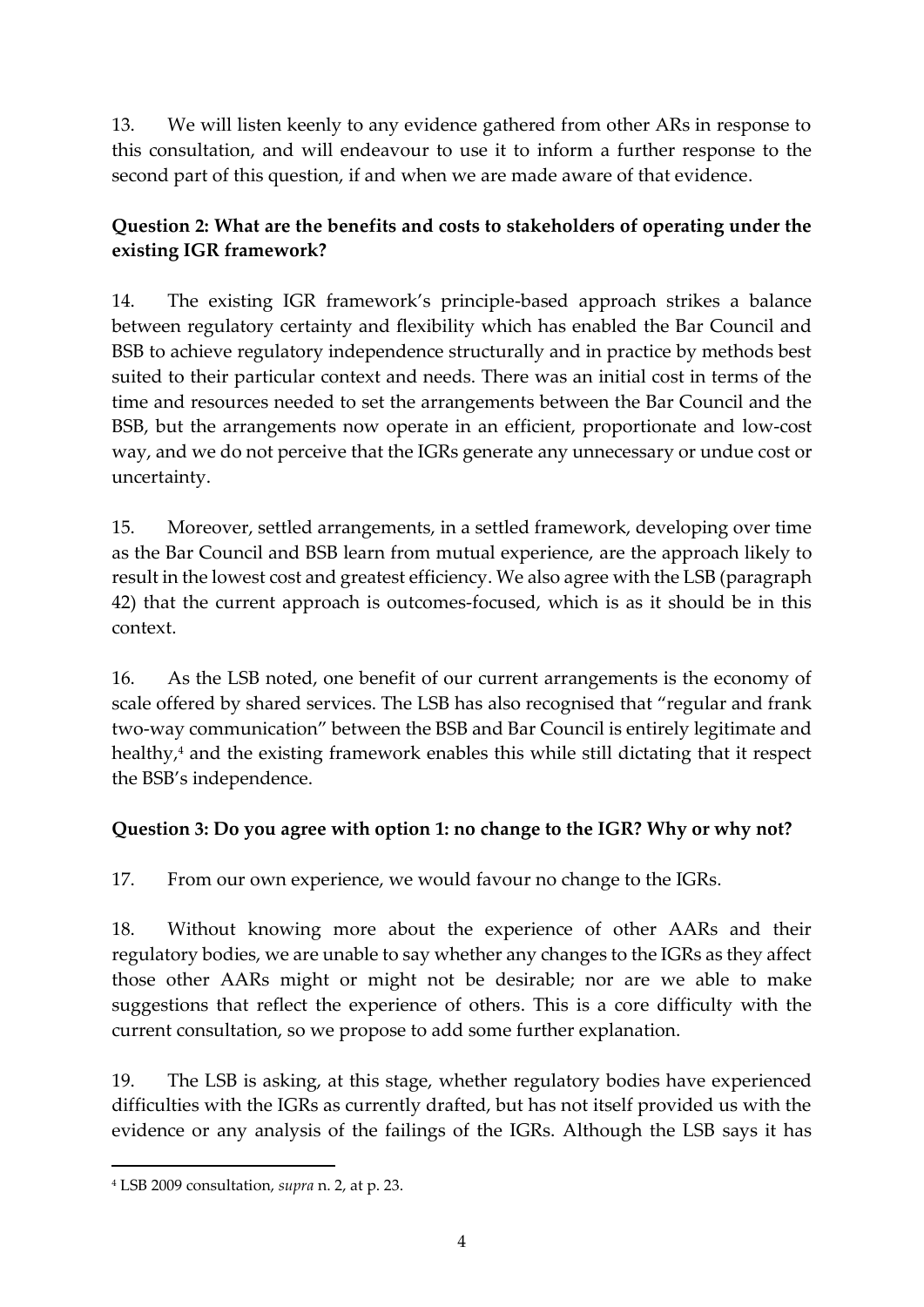identified some 30 independence issues, we do not have enough information to assess whether any of those issues reveal a problem with the IGRs or whether any problem may lie elsewhere or, indeed, whether some of the 'issues' are more than a desire in some quarters to have a regulatory framework different from that laid down by the Act. We appreciate that the suggested issues may be confidential; but it would be wrong to propose changes to the IGRs without the Bar Council and BSB knowing the issues which are said to be driving any change.

20. The Bar Council has not experienced any ongoing difficulties with the IGRs as currently drafted. If the LSB is able to provide greater evidence of deficiencies with the current drafting of the rules in addition to further analysis of the case for change, then we are open to reconsidering our position. If, in response to this consultation, the LSB decides that there may be merit in changing the rules, then there should be further conversations with the AARs and regulatory bodies about the implications of any proposed changes. This should precede any further consultation on the substance of the rules. Any significant changes will necessarily cause disruption to the way that regulatory bodies and AARs interact, with attendant costs and uncertain impacts. Not only would there need to be sufficient perceived advantages to any changes, but these would need to outweigh the disadvantages of making a change.

21. The consultation paper sets out several possible changes under option 1 that could be made that do not involve changing the substance of the IGR themselves. We shall address each of these in turn:

- a. *"More transparency on a voluntary basis by regulatory bodies"*: We cannot see any problems with this; but equally, it requires no consultation from the LSB, or the commitment of any significant resources by the LSB or anyone else. Transparency is already part of the regulatory framework under s.28(3)(a) of the Act.
- *b.* "*LSB facilitates discussions between ARs and regulatory bodies"*: The LSB's enforcement role encompasses IGR compliance. Its enforcement approach already seeks to prioritise informal resolution where possible, and we can see the potential for the LSB to facilitate discussions in situations where formal enforcement action is inappropriate or premature, or where there are relationship difficulties that do not amount to enforcement issues. We would, however, expect ARs and regulatory bodies to resolve their difficulties without the LSB. Under our own arrangements, the Chairs' Committee provides an effective mechanism for doing so.
- c. *"Increased frequency of assurance work":* It is not clear what 'assurance work' is envisaged; we have read it as referring to assurance of compliance with the IGRs. This would be more resource intensive for all parties, and we see no need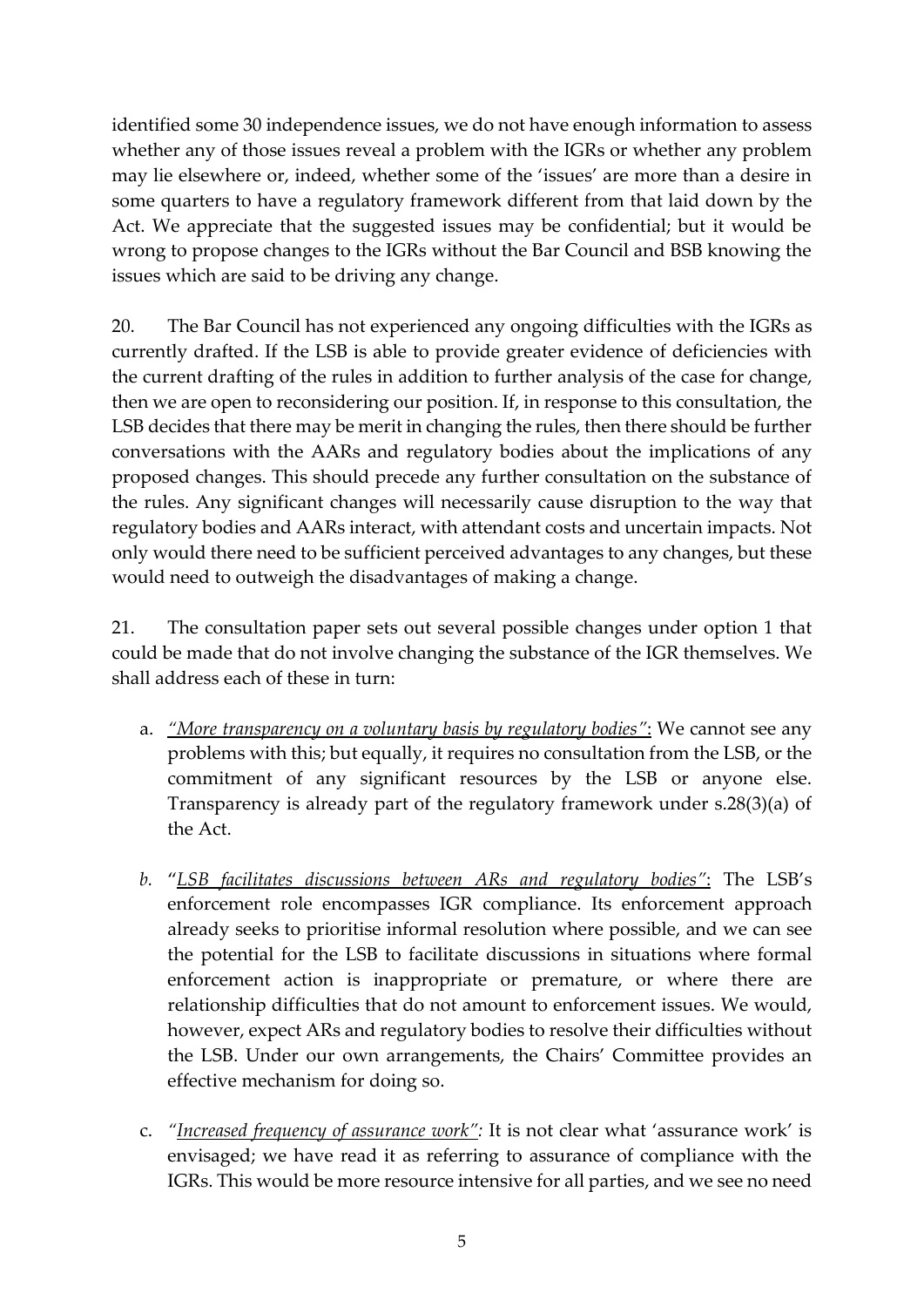for this, except where it may be an appropriate and proportionate response to specific issues relating to specific AARs or regulatory bodies. In that latter event, it should be available and used, subject to compliance with s.3(3) of the Act.

d. "*Increased awareness of LSB oversight role and its implications"*: We see no harm, and possibly some benefit, in the LSB explaining what oversight it exercises, and in ensuring that the results are communicated to the relevant AR: indeed, we suggest that whatever a regulatory body provides to the LSB by way of assurance ought in any event to be provided to the relevant AR at the same time. So far as the 'implications' are concerned, if this means no more than encouraging ARs and their regulatory bodies to cooperate and to take account of what the LSB will in any event require, then that too might have some benefits.

22. In relation to the last of these points, we have broader observations about Annex B. We would agree that the AAR and the LSB may need assurance on some of the same matters, and that each may need assurance at different times. We would add that the assurance required by the AAR and the LSB is also likely to differ in several respects, and may need to be at a different level, both generally and on specific issues.

23. We suggest that it would be the wrong approach simply to look at what the LSB requires, and ask for the AAR to 'build' on that "*rather than replicating it*", if and to the extent that this leads to the requirements of the LSB being given primacy over those of the AAR. That would not accord with the Act. It could also lead to the AAR being side-lined inappropriately. On the other hand, if, in the proper exercise of its statutory functions, the LSB requires assurance on particular matters, then that assurance ought to be provided both to the LSB and to the AAR.

24. If the LSB and the AAR both require assurance on the same matters, then we suggest that any timing issues ought, in the first instance, to be discussed and if possible agreed between the LSB, the AAR, and those exercising the relevant regulatory functions, bearing in mind the extent of the burden involved. If the burden is limited, or if assurance ought reasonably to be available on a rolling basis (e.g. through periodic statistics), then timing may not be an issue in any event. If more burdensome assurance is genuinely needed at different times, and no compromise can be achieved, then duplication will be unavoidable.

25. What the introductory section of Annex B recognises, however, is that AARs may require additional assurance and information, over and above that required by the LSB. We suggest that this is not just a possibility, but is inevitable. This is for two main reasons. First, the nature and level of the oversight role is different between the LSB and the AAR: for example, it is in the AAR's interests that problems should not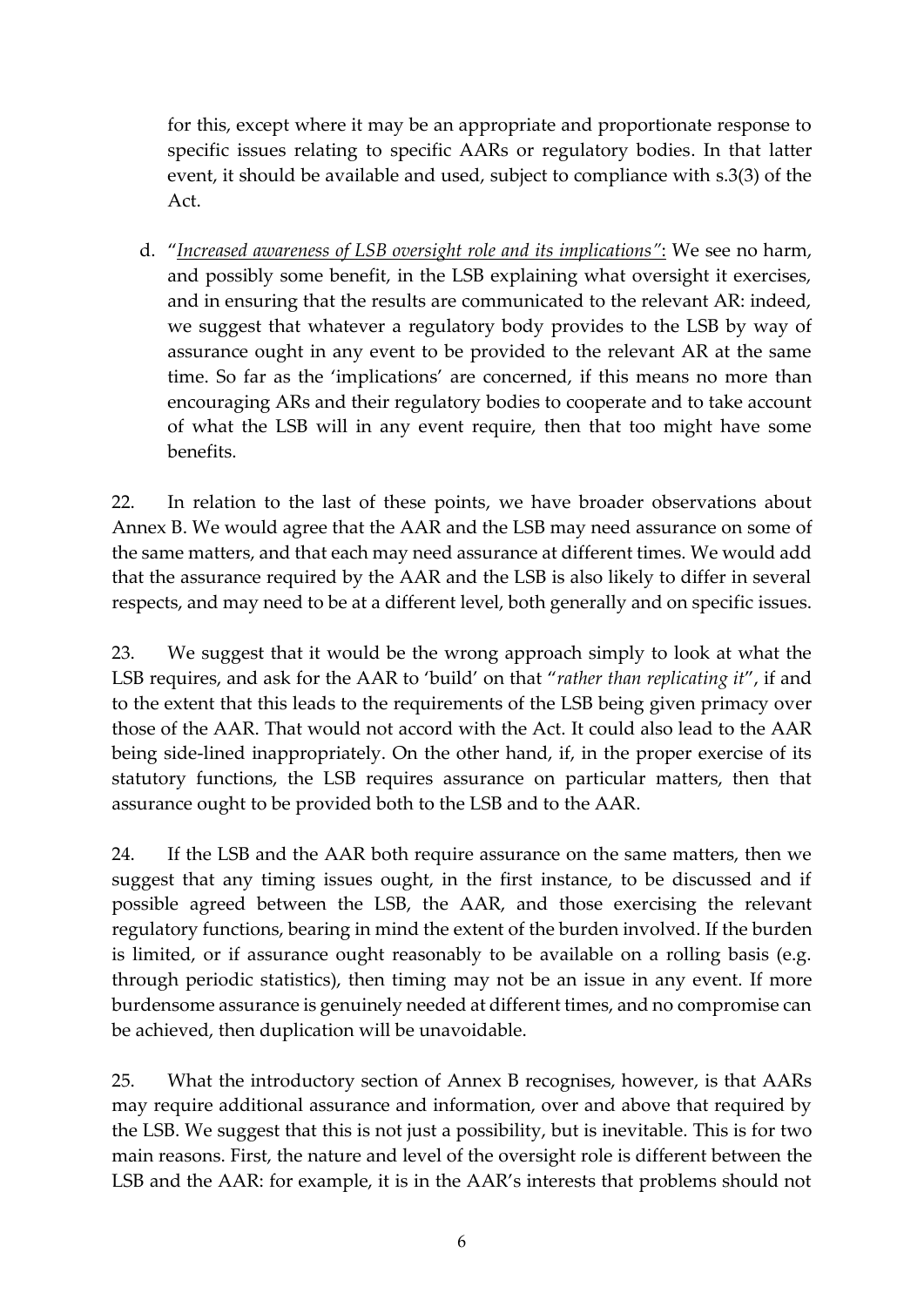develop that might lead to an inability by both the AAR and the regulatory body to provide sufficient assurance to the LSB in due course. Second, the AAR can be expected to have additional concerns, the nature of which will vary depending on, for example, the structure of the AAR and the regulatory body, the legal, financial and practical relationship between the AAR and the regulatory body, and the regulatory and operational risks of the combined organisation. Those examples are not exhaustive. The needs for assurance and information are also likely to vary over time, and to be context-sensitive, including where specific issues arise.

26. We would add this, however. It is in the end practising barristers, and thus their clients, who bear the costs of any proper and reasonable assurance requirements placed on the BSB, whether by the Bar Council or by the LSB. It is not in the interests of the Bar, or the public, for there to be unnecessary duplication, and the Bar Council would wish to avoid this so far as we reasonably can. Pragmatically, the Bar Council has so far not sought separate assurance on those matters on which the LSB has sought assurance, and has thus avoided any duplication, although it would seem appropriate for the material provided to the LSB to be provided at the same time to the Bar Council as a matter of course.

## **Question 4: What information do AARs need to receive from their regulatory body, and why? To what extent can these needs be met through transparency (and vice versa), thereby removing the need for further engagement?**

27. We should state upfront that this is potentially a very broad question indeed: far too broad to admit of a comprehensive answer. The information that is needed will in any event depend on the particular circumstances.

28. Our oversight role as approved regulator under the Act means we need a variety of information from the regulatory body which can include: budgetary and financial information in order to provide it with reasonable resources and also ensure value for money; performance information to gain assurance of adequate performance by the BSB of its regulatory functions; and more broadly, information that enables us to identify any risks or potential liabilities to the organisation.

29. In addition to the information that we require for our oversight function, we consider that efficiencies can be made, and the public interest (including consumer interests) served, through sharing information that enables both the regulatory body and the AAR both to make their respective contributions to the regulatory objectives, and in some respects to assist the AAR to pursue activities that fall within the "permitted purposes" as set out in s.51 of the Act. There will be certain types of information collected (for example, diversity data that is acquired through surveys of the profession) that assist both the regulatory body and the AAR fulfil their functions that support the regulatory objectives in the Act; and information as to, for example,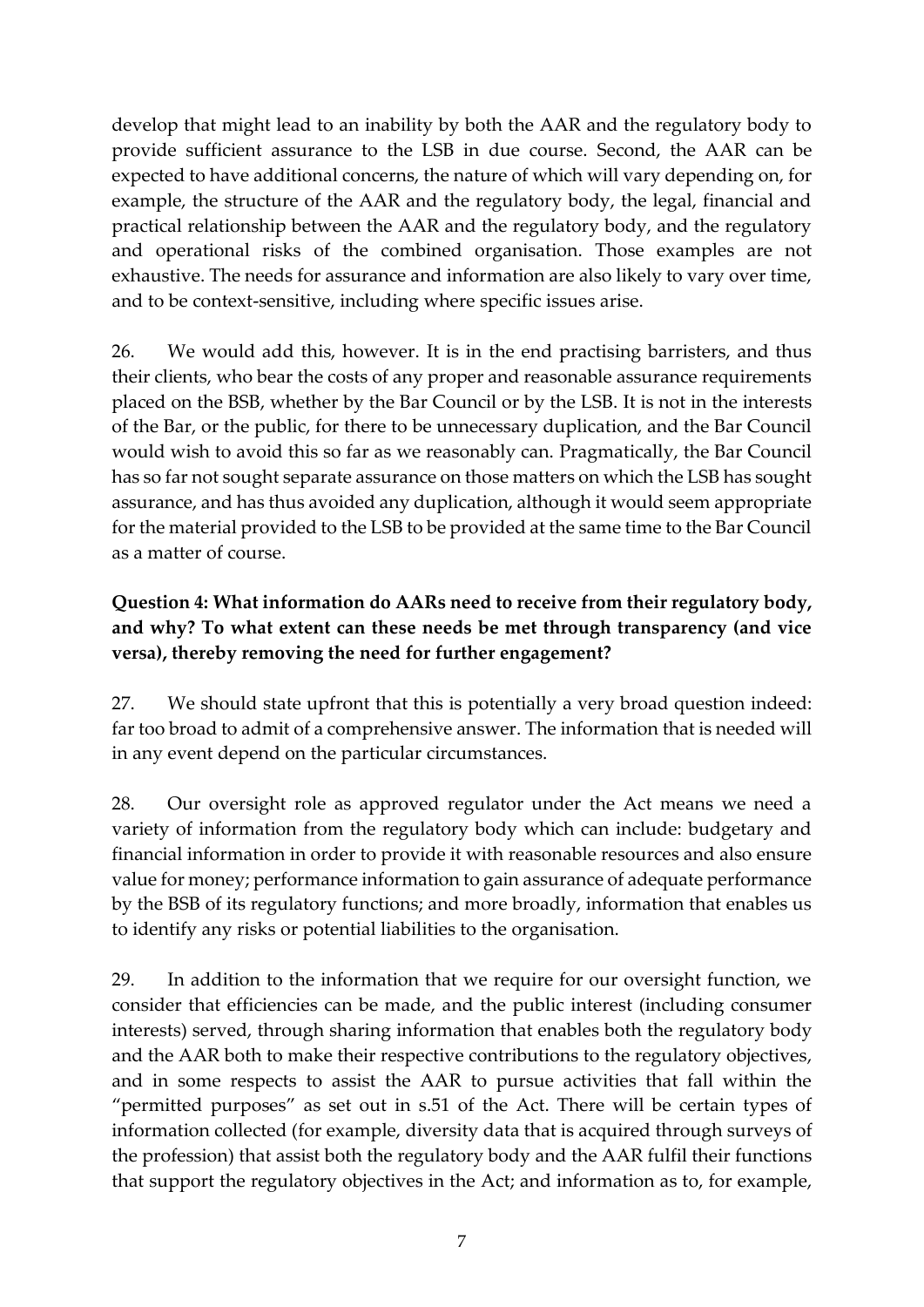gaps in training may enable the AAR better to serve both the profession and the public. Assuming information of this sort is collected in such a way to meet data protection requirements, there are likely to be benefits to both parts of the organisation if this type of information can be shared.

30. With respect to the second part of the question, we would not wish to hamper constructive dialogue between the regulatory body and AAR by constructing artificial barriers that prevent legitimate information flow whilst maintaining regulatory independence. The driver behind this question seems to be that interaction between regulatory bodies and AARs ought to be reduced. We see that as positively undesirable. As long as regulatory independence is maintained, we do not see that reduced interaction *per se* ought to be the end objective: quite the opposite. The crucial issue is the character of the interaction, which should always maintain regulatory independence and not result in any undue influence.

## **Question 5: Do you want more intervention by the LSB in disputes between AARs and regulatory bodies? If so, what form should this intervention take?**

31. Without knowing the evidence said to exist in relation to other AARs, we can answer this only from our own perspective. From that perspective, the answer is no; no intervention is needed. We repeat what we have already said regarding any issues that may have been experienced by other AARs.

32. We do not consider that there needs to be *more* intervention by the LSB than is available currently. Our view is that the facility to involve the LSB in disputes ought to be there where necessary as a last resort where it has not been possible for the AR and AAR to resolve a dispute between then. We do not envisage that this would result in an expansion of the LSB's role since this type of intervention would only be conceived of in a few exceptional cases.

33. If any intervention were to take place, however, it would be important for the LSB both to be, and be seen to be, impartial as between the AR and the regulatory body. There is a real risk that the LSB would at least be seen as likely to favour regulatory bodies in such a situation (even if that were not actually the case), which is neither healthy nor likely to facilitate resolution of disputes in a balanced, cooperative way. Addressing any such perception might usefully form part of the LSB's strategic plan.

34. So far as resources are concerned, we would suggest that if intervention in a particular situation is genuinely essential, then it ought to take priority over other activity undertaken by the LSB, given that oversight is a core role for the LSB, and should not – nor be allowed to – generate a need for additional resources for the LSB.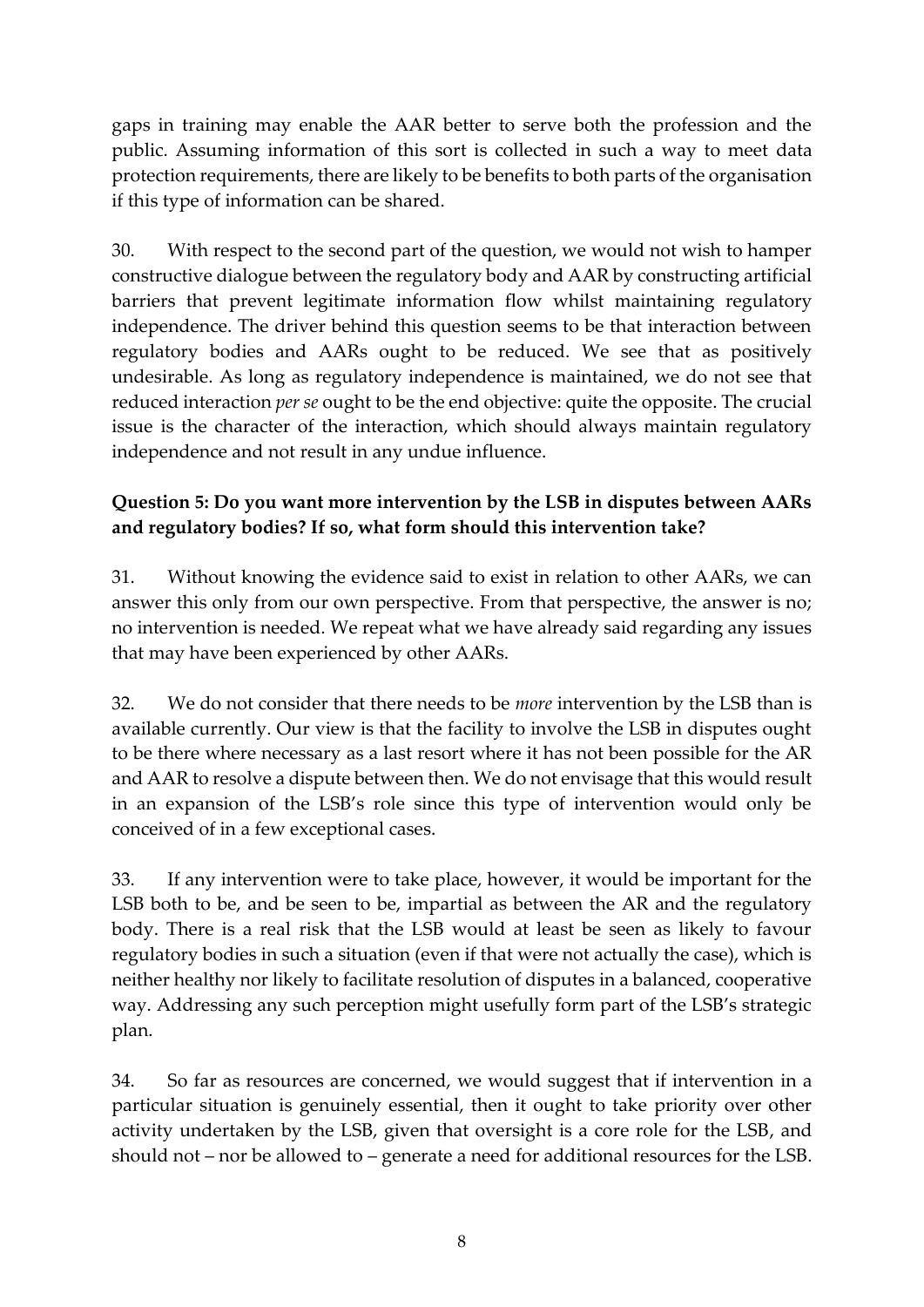35. As regards the LSB's concern in paragraph 51 about the potential for robust exchanges, we would be assisted by a better understanding of what the LSB fears. A greater recognition that there is scope for differences of view about the breadth of the LSB's role might also aid communication.

### **Question 6: Do you agree with option 2a: making incremental changes to the IGR? Why or why not?**

36. We repeat what we have already said about our own experience and our difficulty in responding to the experience of others. Our own experience leads us to reject option 2a (subject to what we say in answer to question 10 below). If, however, the responses to this consultation reveal particular difficulties faced by other ARs which show a lack of clarity in the IGRs, and this lack of clarity can only be addressed by amending them, then incremental alterations may be the most proportionate approach.

#### **Question 7: What incremental changes should the LSB prioritise, and why?**

37. The approach suggested by the LSB in para 56 of the consultation, namely, to focus on clarifying existing obligations to address known issues, in principle makes sense, but without an understanding of any experience of others that might justify a change, we have no suggestions for modification to the IGRs themselves.

38. Before any changes are made, we would want to know exactly what is proposed. The LSB would need to take care to ensure that changes pursued as minor adjustments did not impose new obligations.

39. We would not have any objection to the Schedule's presentation being changed to correspond to that of the LSB's other rules, so long as the content itself is not thereby altered. We do not regard this as necessary, however.

### **Question 8: What do you anticipate the impact of your proposed change(s) would be, and why?**

40. We have not proposed any changes.

### **Question 9: Do you agree with option 2b: making more extensive changes to the IGR? Why or why not?**

41. No, for the reasons already given.

42. From our perspective, the existing IGR framework is fit for purpose (as is suggested in paragraph 55 of the consultation paper), and we have seen no evidence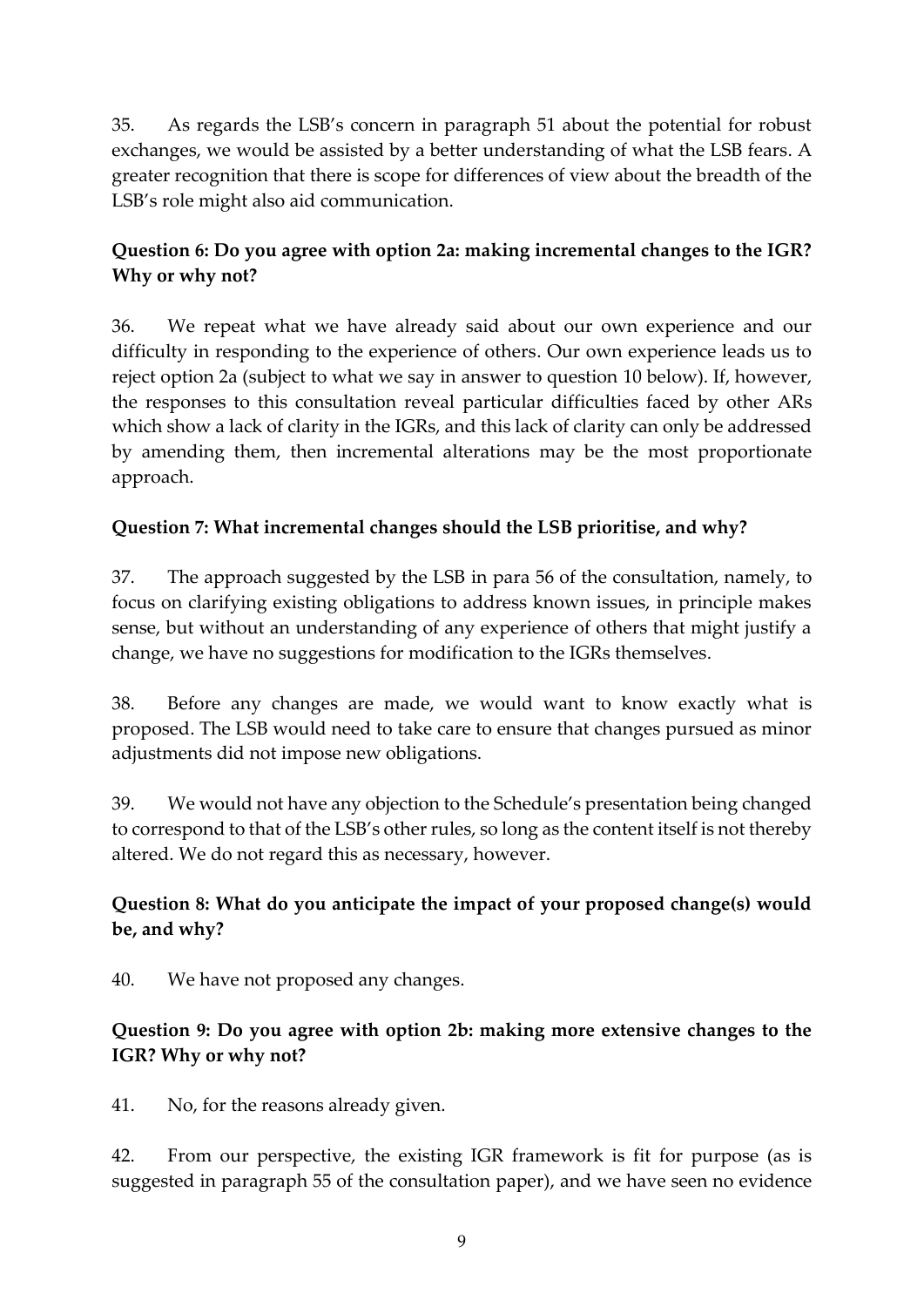that leads us to believe that the IGRs require extensive changes. If the experience of other ARs clearly demonstrates significant problems that can only be addressed by specific new obligations, then we would expect the LSB to identify those problems and to consult on what if any obligations are necessary to address them.

43. We would oppose the two new obligations suggested at para 61. Indeed, we would suggest that the Act does not permit obligations of this kind to form part of IGRs.

44. The Bar Council gives annual breakdowns to the LSB of how it spends income raised from the Bar's practising certificate fee (PCF). However, to require separate invoices or breakdowns would impose significant administrative burdens on AARs while offering no discernible benefit for protecting regulators' independence or ensuring they have reasonable resources.

45. The IGRs are intended to secure that an AR "take such steps as are reasonably practicable to ensure that it provides such resources as are reasonably required for or in connection with the exercise of its regulatory functions." We believe that a mandatory requirement for ARs to consider requests for separate commissioning by their regulatory bodies of existing shared services goes beyond what the IGRs may legitimately prescribe. The Act imposes no obligations as to the form which resources must take. As the LSB explicitly recognised, shared services are an entirely proper (and economical) method of providing many resources. Moreover, a rule of this kind risks getting in the way of constructive and collaborative problem-solving between an AR and its regulatory body. There is no reason why shared services should compromise regulatory independence, especially if there is proper communication between the two bodies to ensure those services are working in a way that smoothly facilitates regulatory activities. Under Bar Council Standing Orders, issues concerning resources to the BSB are to be resolved by agreement where possible, and in the last resort by the joint Finance Committee. Separate commissioning can easily be discussed in this manner; however, a rule to that effect would constitute interference that may not be lawful and is likely to be counter-productive.

46. Furthermore, we are concerned about the suggestion of incorporating "developments in best regulatory practice". The LSB does not identify these developments. If such 'best practice' were added to the mandatory rules, we would have concerns at the very least about the IGRs becoming too dense and over-burdened by detail and rendered inflexible and less able to cater for necessary or legitimate differences between different AARs and their regulatory bodies. It also seems to us that this is more likely to cut across the basic structure and purpose of the IGRs (principles, rules and guidance, designed to achieve the outcomes stipulated by the Act), even if its inclusion were permissible under s.30 of the Act (which may be questionable), as well as adding costs for no clear benefits.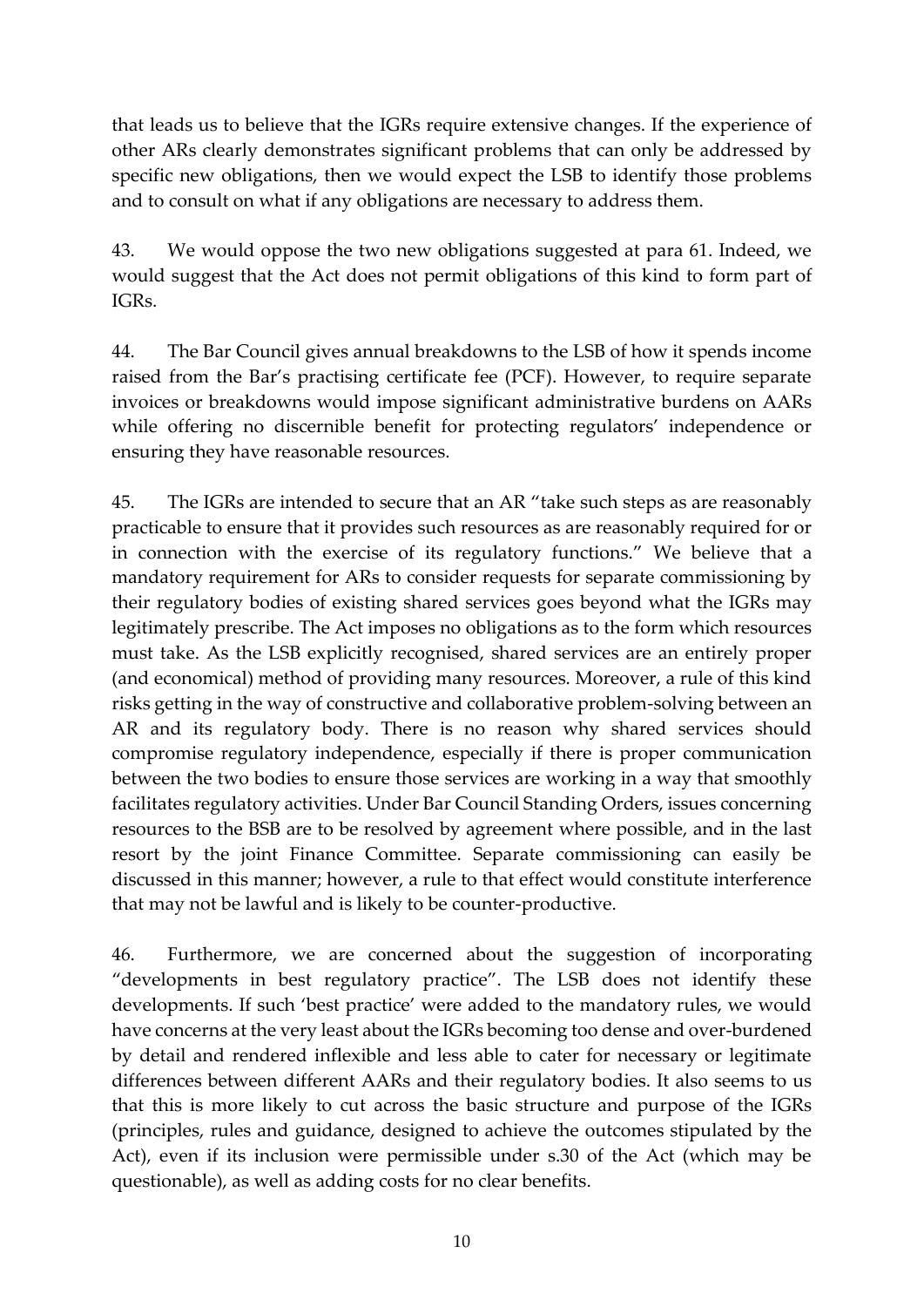47. Even if it might be permissible and beneficial, the inclusion of best practice is inherently more likely to be suited to guidance – which is already catered for by the IGRs – rather than obligations.

### **Question 10: What new obligations would you recommend the LSB prioritises, and why?**

48. As highlighted earlier in our response, we are not recommending changes to the IGRs. However, we think there are several issues that could be usefully addressed in the Guidance column of the Rules. If, as the LSB states in para 62, there has been uncertainty and tension about how much information an AR is entitled to expect from a regulatory body, then this could be clarified by a new provision in the guidance which brings balance to this dynamic. Such a provision would acknowledge the AAR's legitimate need for oversight information and assurance, and recognise that the AAR's oversight arrangements may impose an obligation on the regulatory body to comply with reasonable requests for such information and assurance. Examples might be where the AAR reasonably requires assurance of performance, or information relating to finances, or to risks or liabilities which might affect the AAR. Equally, the guidance would provide that AARs should not make requests that are excessive or disproportionate, including in terms of their frequency or the resources required to answer them. A generally phrased principle would allow for flexibility of application according to AARs' specific contexts.

### **Question 11: What do you anticipate the impact of those proposed new obligations would be, and why?**

49. We have not proposed any new obligations. If, however, the approach we suggested in our answer to question 10 were adopted, we envisage that it would have the impact of addressing difficulties around information requests, and would do so in a way that accords with s.3(3) and s.28(3) of the Act. AARs and regulatory bodies which already take this kind of approach are unlikely to be affected materially; those that have disputes may find that this helps resolve them. However, as we do not have a full understanding of the experiences of other ARs, our view on this is necessarily tentative.

### **Question 12: Do you agree that the definition of AAR should be revised? Why or why not? If so, how do you think the definition should be revised, and why?**

50. We agree that the IGRs need to be flexible enough to accommodate for the circumstances of each AR's work and allow for context-specific approaches to realising regulatory independence. However, they need to direct consistent outcomes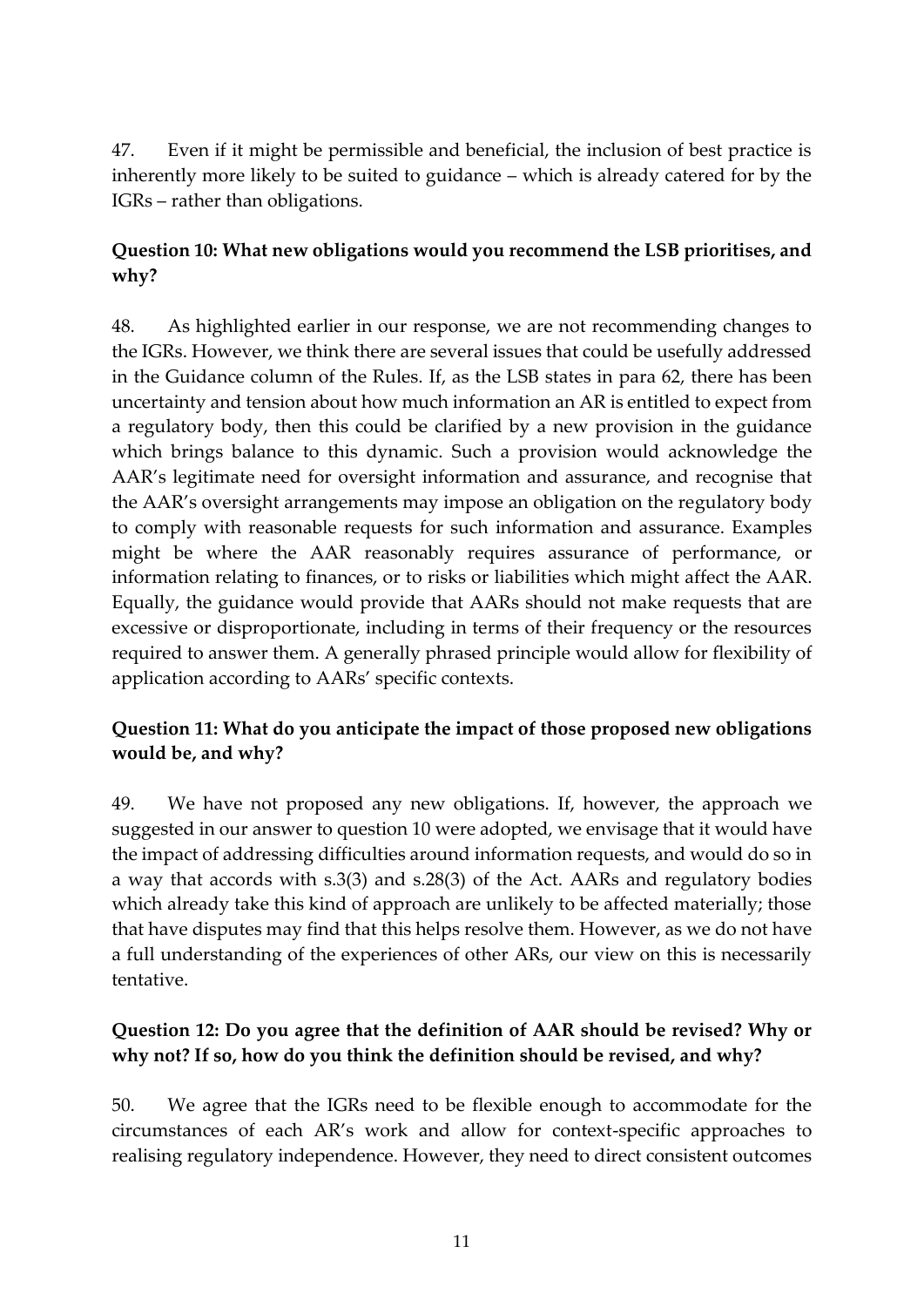and they also need to be consistent in terms of the regulatory burden they impose on ARs.

51. We are not clear what the LSB is suggesting as regards the AAR definition in paragraph 64(i), or how this is seen as satisfying the requirements of s.30 of the Act. Tailored agreements with ARs could result in regulatory inconsistency. We also wonder what such agreements would look like. Would they be subtle variations on the existing IGRs? Or would the concept of regulatory independence essentially be up for negotiation each and every time? To what extent would they truly be 'agreements', and how would an inability to agree be dealt with? The LSB's position under the Act is markedly different to that of the Financial Reporting Council under its parent regulations. Section 30 requires the LSB to make a set of rules, and implicit in the concept of rules is that they apply universally. While we can see that tailored agreements might have the benefit – at least for the Bar Council and the BSB – of not being overburdened unnecessarily by obligations or arrangements that have their origin and purpose in difficulties experienced by others, we are not convinced that this is the right – or a permissible – response. There is room for ARs to adopt tailored solutions for securing compliance with the Act and IGRs (one example is our own independence protocol with the BSB); however they have to be judged against a common standard, namely, a set of generally applicable IGRs.

52. As for the 'primary reason' criterion in the existing AAR definition, we can see how this might be proportionate where bodies excluded therefrom (regulators whose members are primarily providing non-legal services) are only regulating probate. If they were to start regulating other activities such as advocacy, we think the fact that those bodies are primarily involved in other industries would not justify their exemption from the full force of the IGRs (and indeed the Lord Chancellor appears to have taken this view). All entrants into the legal services market should have to abide by the same standards. The costs this imposes are a factor to be taken into account when deciding to enter into competition in the field.

# **Question 13: What do you anticipate the impact of revising the AAR definition would be, and why?**

53. The impact of tailored agreements is likely to be a heightened risk of regulatory inconsistency. We are not able to anticipate the impact of extending the Schedule's requirements to all ARs. There are currently six AARs to which the Schedule applies, and so any burden this imposes would not be an unusual one.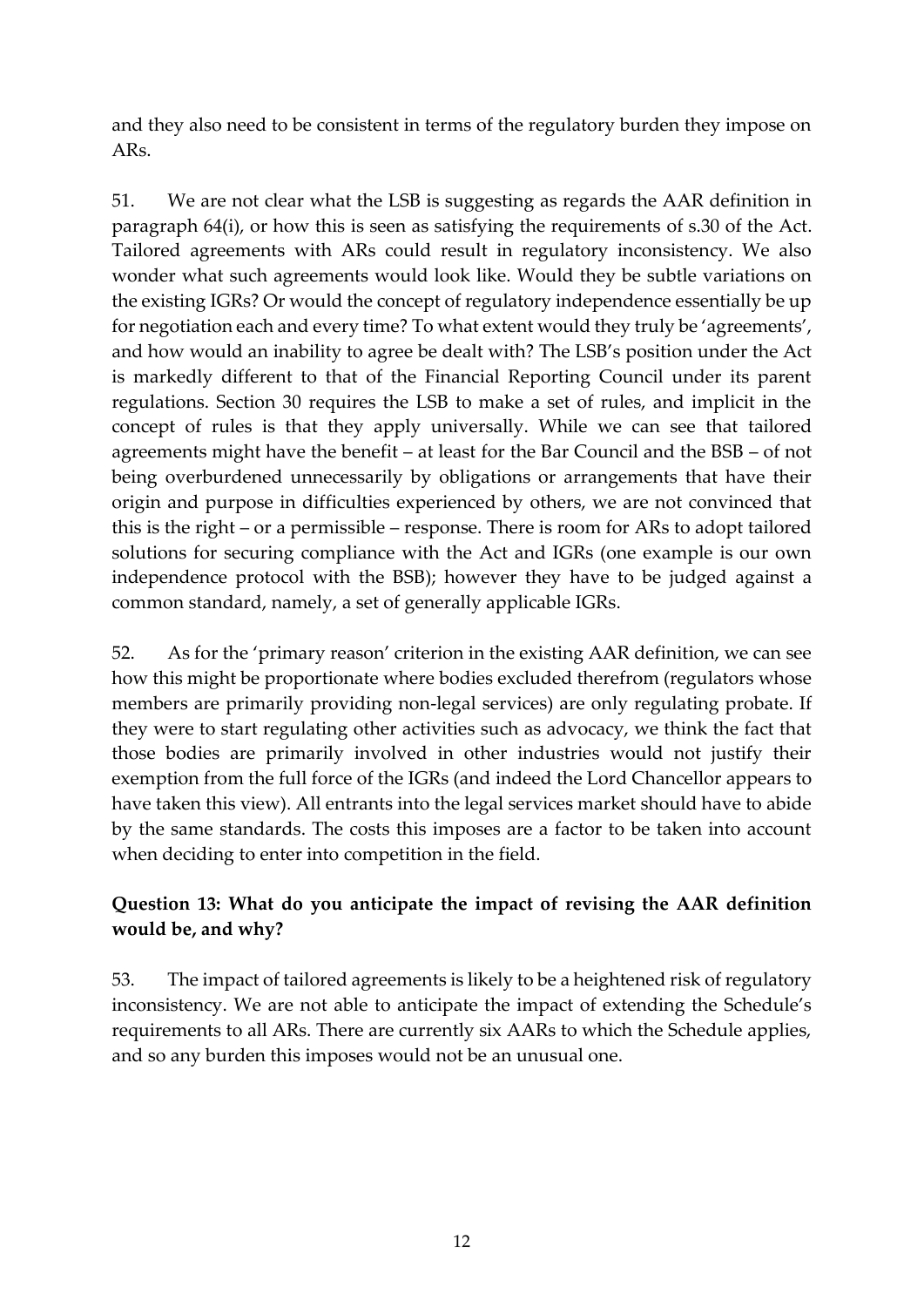## **Question 14: Do you agree that the definition of regulatory independence should be revised? Why or why not? If so, how do you think the definition should be revised, and why?**

54. We can see that there may be a case for removing or revising the definition of "undue influence" set out in section 2 of the IGRs. We are not sure that the current definition assists significantly in understanding the concept of undue influence. Moreover, we believe the "undue influence or control" is clear enough by itself and does not need expanding upon.

## **Question 15: Do you agree with option 2c: a new 'gateways' approach to the IGR? Why, or why not?**

55. No, for several reasons. First, the consultation suggests that, under option 2c, 'gateways' would be (per paragraph 75 of the consultation) "the only permissible channels for information and assurance to flow between regulatory bodies and their AARs in the normal course of events."

56. It is not entirely clear what the jargon of 'gateways' really refers to: are these meant to be channels of communication (as suggested in some places), or limits on the type and extent of information that may be required (as paragraph 76 suggests), or both? More clarity would be helpful, particularly in order to be able to judge the practical implications of this suggestion.

57. Either way, this option would seem to constrain the sensible communication flow between AAR and regulatory body that is both permitted under the Act and beneficial. It has the potential to discourage cooperation that may be in the interest of both bodies to further the regulatory objectives. It also risks creating burdensome processes that could be difficult to implement in practice.

58. When discussing the role of the AAR in its 2009 consultation on the IGRs, the LSB stated that "regular and frank two-way communication between the regulatory arm and the representative body" should not be prevented "where the representative body has a perfectly legitimate interest in the regulation of its members." <sup>5</sup> The Bar Council does seek or is provided with other assurance and information (i) as and when required, (ii) as and when specific issues arise, and (iii) through the operation of its existing governance arrangements. This also happens through other channels, such as through regular engagement between the Chief Executive and the Director General of the BSB, through joint governance committees, and through attendance at the open parts of the BSB Board meetings. In doing so, it seeks at all times to take a reasonable and proportionate approach, respecting regulatory independence. The 'gateways'

 $\overline{a}$ 

<sup>5</sup> LSB 2009 consultation, *supra* n. 2 at p.23.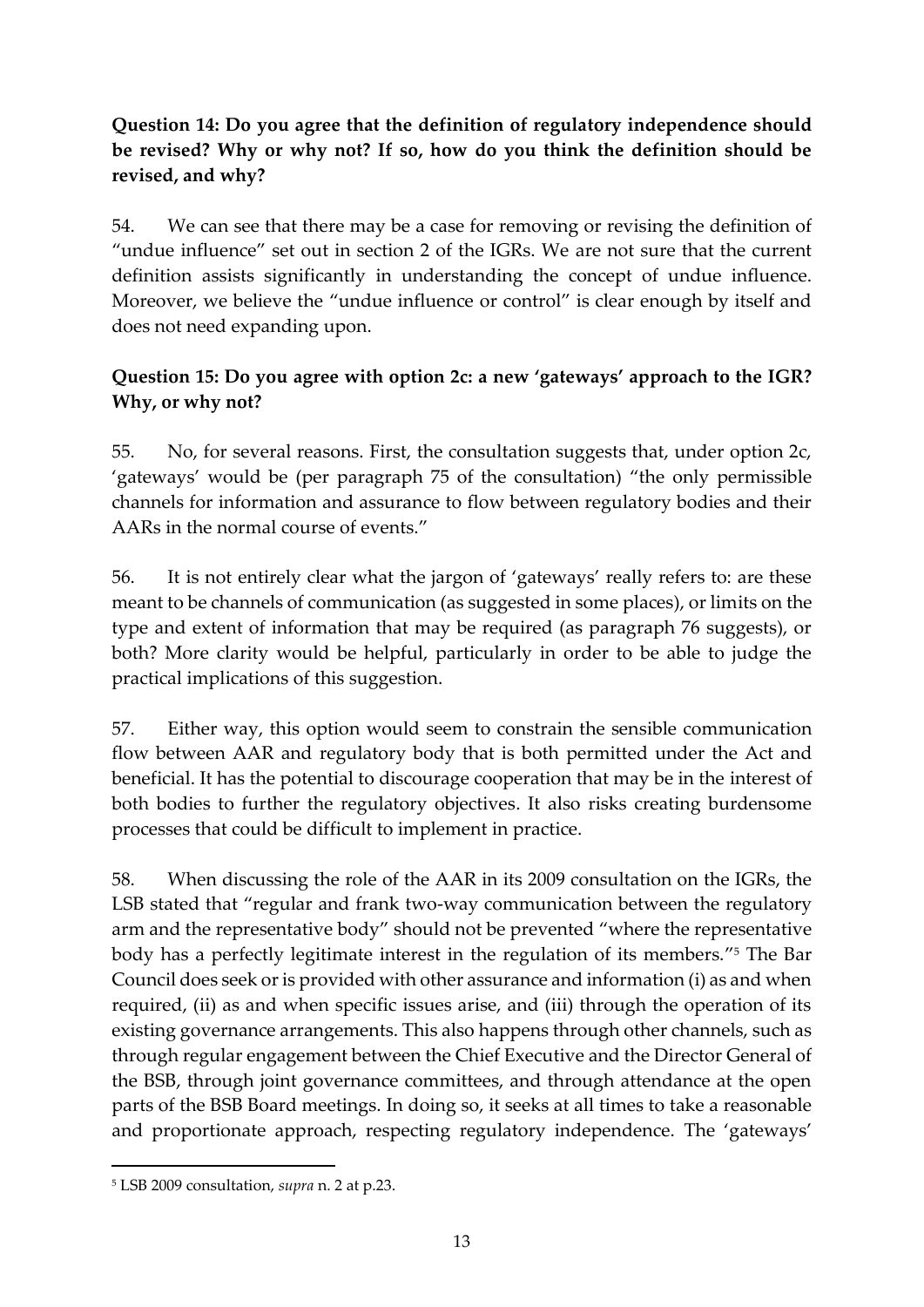approach seems designed to curtail this. It could hamper the oversight role of the AAR and risks creating inflexible arrangements that prove to be hugely bureaucratic, costly and time-consuming to implement.

- 59. It is also unclear to us how this approach would:
	- 1) address the matters covered by the existing IGRs;
	- 2) be said to accord with s.3(3) of the Act;
	- 3) cater adequately for all eventualities;
	- 4) respect and cater for the differences between different AARs and regulatory bodies;
	- 5) reduce the likelihood of disagreements about the scope of requests for information (it is more likely simply to re-frame them in the language of the gateway); or
	- 6) cater for the breadth of legitimate requests for information beyond assurance as to the effectiveness of the regulatory body's performance of the AAR's regulatory functions (such as those we outlined in answer to question 10).

60. It would also involve a significant change in approach, and a step away from a focus on outcomes, without sufficient justification. We also question whether s.30 of the Act permits such constraints.

61. There may also be two different proposals within option 2c. We have already addressed one of them: the constriction of information flows, which we would oppose.

62. The other is to give AARs greater assurance, and forewarning, through imposing new duties on their regulatory bodies: paragraph 73 of the consultation paper. This could be achieved through the existing IGRs, if particular circumstances indicated that such an obligation were needed, as part of what we suggested in answer to question 10. We would not see it as justifying a separate option 2c.

63. We are unconvinced by paragraph 78 of the consultation paper, which fails to explain how option 2c would have any impact on the ability of AARs to pursue policy positions. Option 2c is not directed at policy, but at information. Our policy engagement with the BSB is subject to the straightforward mechanism of our Protocol, and we would not regard it as constrained in any way that would be assisted by option 2c. We do not agree with paragraph 78. We are also concerned that it would be liable to lead to conflict, or to a greater degree of conflict, than currently exists.

64. We also disagree with the suggestion that option 2c would target action at areas of highest risk. Rather, it would go well beyond the suggested aim, would run counter to the principles in s.3(3) of the Act, and appears to be focused on the circumstances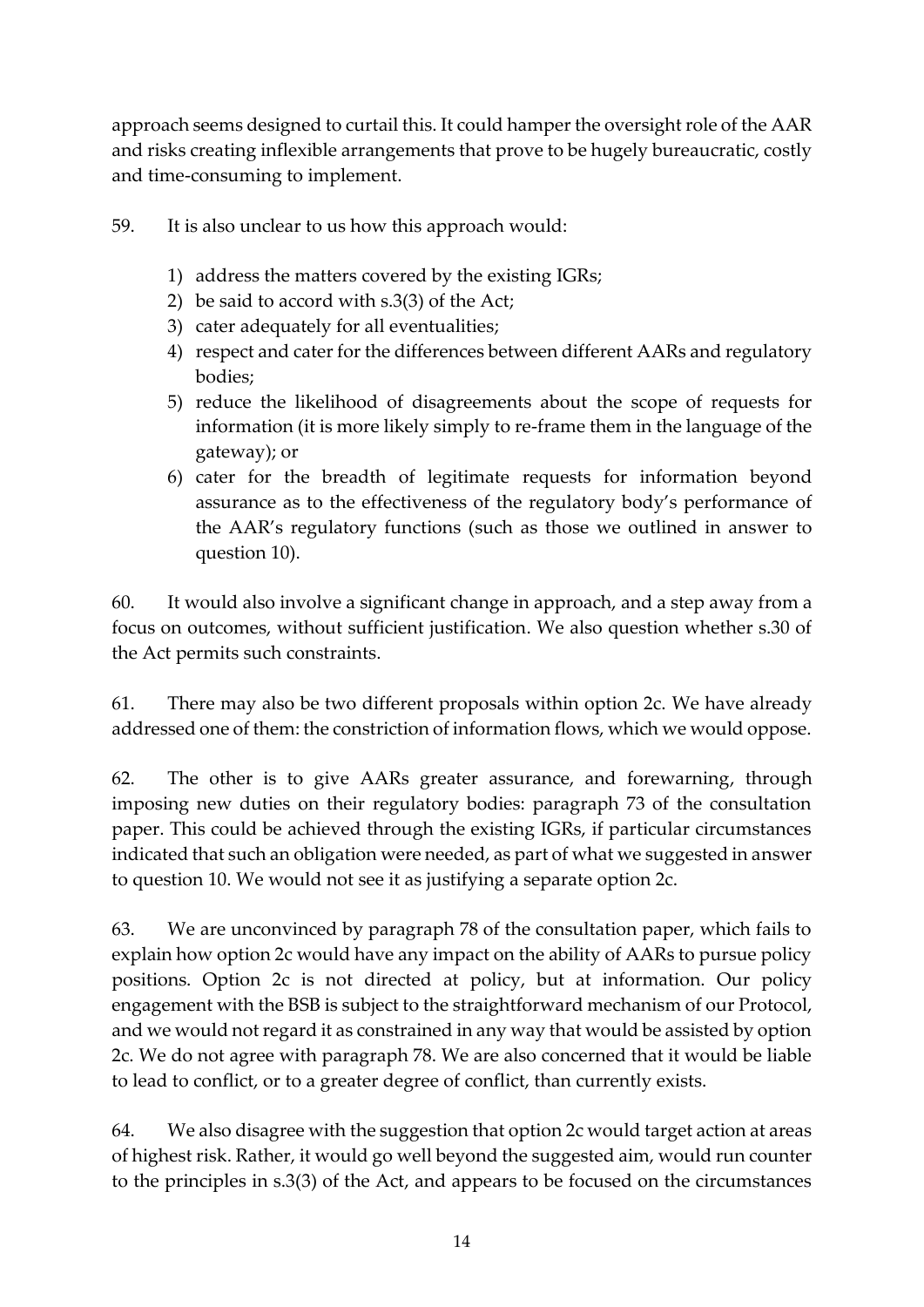of much larger bodies than many AARs and regulatory bodies, such as the Bar Council and the BSB. The reference in paragraph 79 to other sectors also fails to take account of the significant differences between the regulatory structures in other sectors and those required by the Act.

# **Question 16: What gateways (i.e. permissible channels for information and assurance to flow between regulatory bodies and their AARs in the normal course of events) do you think would be needed, and why?**

65. As highlighted in our answer to question 15, we do not think that this approach is right or workable, nor is it clear whether this question is really asking about *channels* for information or restrictions on types of information.

# **Question 17: Do you think independent standards or benchmarks could be used to indicate when AARs are able to seek additional assurance? If so, what are these, and why?**

66. We think this would be very difficult, even at the level that would in any event be catered for much more appropriately and more effectively by our suggestion in answer to question 10, especially for AARs and regulatory bodies of the size of the Bar Council and the BSB.

### **Question 18: What action do you think an AAR should be entitled to take when seeking additional assurance in the circumstances described above, and why?**

67. This is very difficult to answer in isolation. We would agree with the LSB that this would depend on the circumstances, and that there is a range of action that might be taken, depending on those circumstances and the degree, significance and potential consequences of any failure or inadequacy. It would also depend on whether the issue related to assurance or to information, and the nature of the issue itself. The complexity and wide range of circumstances are further reasons for doubting both the suitability of this approach and the justification for it.

#### **Question 19: What do you anticipate the impact of the 'gateways' approach would be, and why?**

68. We repeat our answer to question 15 above.

### **Question 20: What, if any, alternative approach to reviewing the IGR do you suggest the LSB should consider, and why? What impact do you think that would have, and why?**

69. We do not have any additional suggestions in this regard.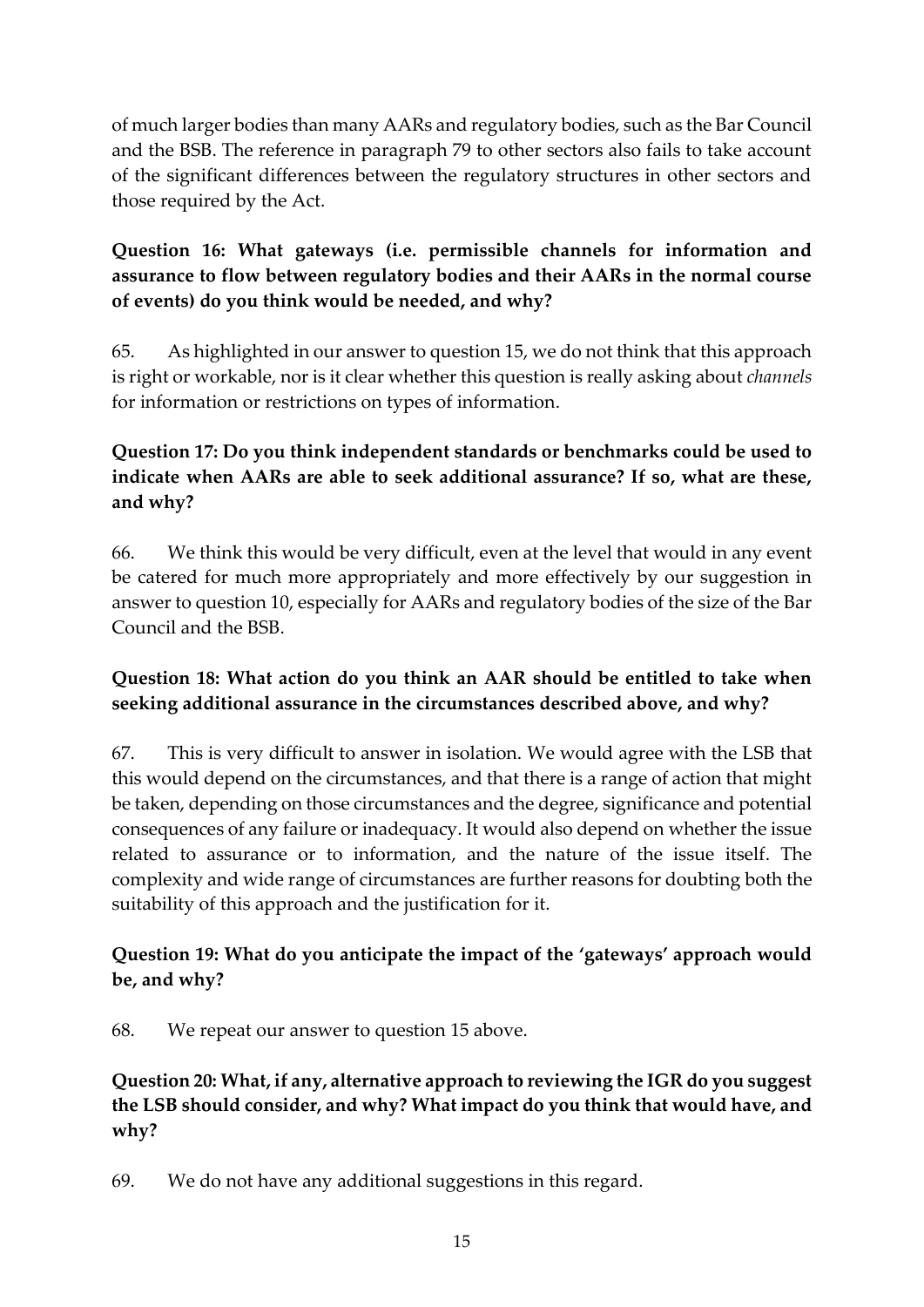## **Question 21: Do you agree with reintroduction of DSC to assure compliance with the IGR? If so, what form should this take and why? What do you anticipate the impact of DSC would be, and why?**

70. DSC appears to have served a useful assurance role during the period immediately after the IGRs were introduced, wherein ARs worked towards compliance with them. The consultation paper notes that DSC's utility diminished as time went by. We therefore cannot see the benefit of reintroducing it. As the LSB points out, it does not encourage AARs and regulatory bodies to reach agreement, and so it is unlikely to help resolve any disputes. The time and cost burden it would impose is not warranted.

# **Question 22: Do you agree with IGR compliance becoming part of regulatory performance assessments? If so, why? What do you anticipate would be the impact of IGR compliance becoming part of regulatory performance assessments, and why?**

71. We are sceptical about this. Any new performance standards on independence would either be so prescriptive that they do not allow for variation between ARs, or so broad that they simply replicate the IGRs. Indeed, that tension is at the heart of this consultation. Our view is that IGR compliance should be handled through targeted action – be it by addressing difficulties or disagreements experienced by particular AARs or regulatory bodies, or (where there is evidence of a breach) by use of enforcement powers.

### **Question 23: Do you agree with the existing option for proactive reporting of noncompliance? If so, why? What do you anticipate the impact of this would be, and why?**

72. This requirement exists in the current Rules, and we see value in it as a means of encouraging joint resolution of any significant independence issues. A joint certification of non-compliance means the AAR and regulatory body will have both considered whatever issue has arisen and attempted to find a way of resolving it.

### **Question 24: Do you agree with third party assurance? If so, why? What do you anticipate the impact of this would be, and why?**

73. At present we are sceptical about this suggestion. We are not sure what value a third party would bring to securing compliance beyond the LSB-driven or AAR-led methods suggested above. We are concerned that this approach could have quite substantial cost and resource implications and may not represent good value for money. We are also unconvinced about its effectiveness and practicality, and can see a serious risk of generating unnecessary work which achieves little of benefit.